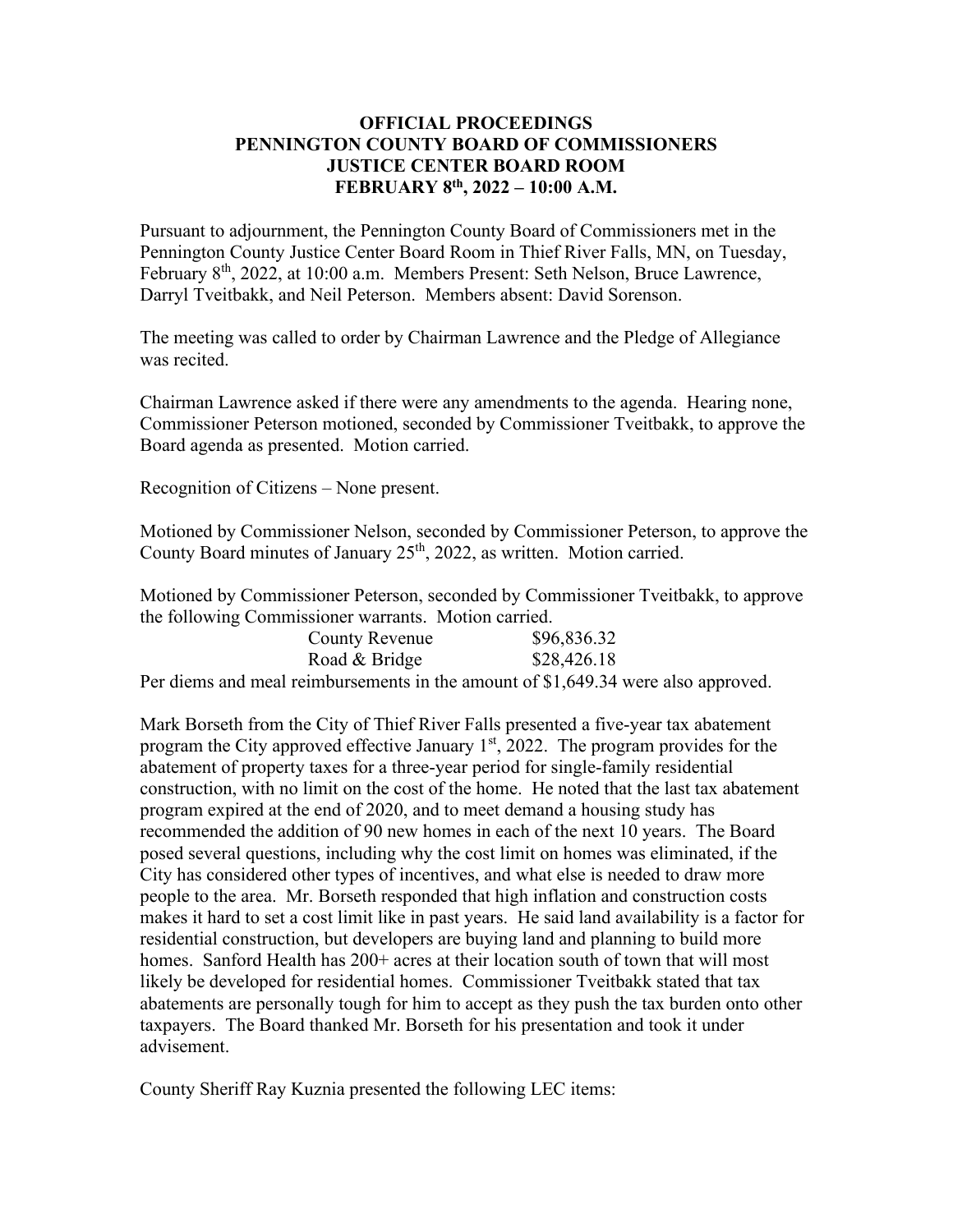Motioned by Commissioner Tveitbakk, seconded by Commissioner Nelson, to approve the resignation of Part-Time Corrections Officer Alex Peterson effective February 14<sup>th</sup>, 2022. Motion carried.

Motioned by Commissioner Peterson, seconded by Commissioner Tveitbakk, to approve the resignation of Full-Time Corrections Officer Tara Pfeiffer effective February 13<sup>th</sup>, 2022. Motion carried.

Sheriff Kuznia stated that the County Attorney lobby area and the Deputy parking area off Main Ave. currently do not have security cameras, and the camera monitoring the west parking lot should be replaced. He received a quote for 3 Bosch security cameras from Accurate Controls, Inc. in the amount of \$3,677.94. Mr. Kuznia noted that the current system does have the capability to add three more cameras. He plans to research the issue further before making a recommendation to the Board. Commissioner Tveitbakk questioned if the Justice Center construction plans included a camera for the County Attorney's office but was overlooked. Sheriff Kuznia that should be researched as well. Following discussion, Commissioner Peterson motioned, seconded by Commissioner Nelson, to authorize up to \$5,000 for the purchase, installation, and programming of security cameras at the Justice Center as discussed above. Motion carried.

Commissioner Tveitbakk left the Board meeting at 10:30 a.m.

Inter-County Nursing Director Kayla Jore presented a county COVID-19 update. She noted that the county vaccination rate is at 59% and ICNS is primarily administering booster shots at their Friday clinics. Modera and Pfizer are now both fully FDAapproved and in the next couple weeks she anticipates that the under 5 age group will be approved for vaccination. She noted that positive case counts include only lab-confirmed positives and don't include those testing at home, so numbers are likely higher than published. Omicron is most prevalent in our area but Delta is still circulating. ICNS has distributed 180 test kits to local partners for those that can't afford to buy test kits, and they do have saliva test kits available as well.

Ms. Jore also informed the Board that the MN Dept. of Health has approved Inter-County Nursing Service as a breastfeeding-friendly workplace. She noted that the breastfeeding area is located in the Pennington County Government Center adjacent to Meeting Room A.

County Engineer Mike Flaagan presented the following items:

Motioned by Commissioner Nelson, seconded by Commissioner Peterson, to authorize the Engineer to advertise for bids on fuel, equipment rental, and culverts for 2022, with bids to be opened March  $8<sup>th</sup>$ , 2022, at 9:00 a.m. in the Justice Center Board room. Motion carried.